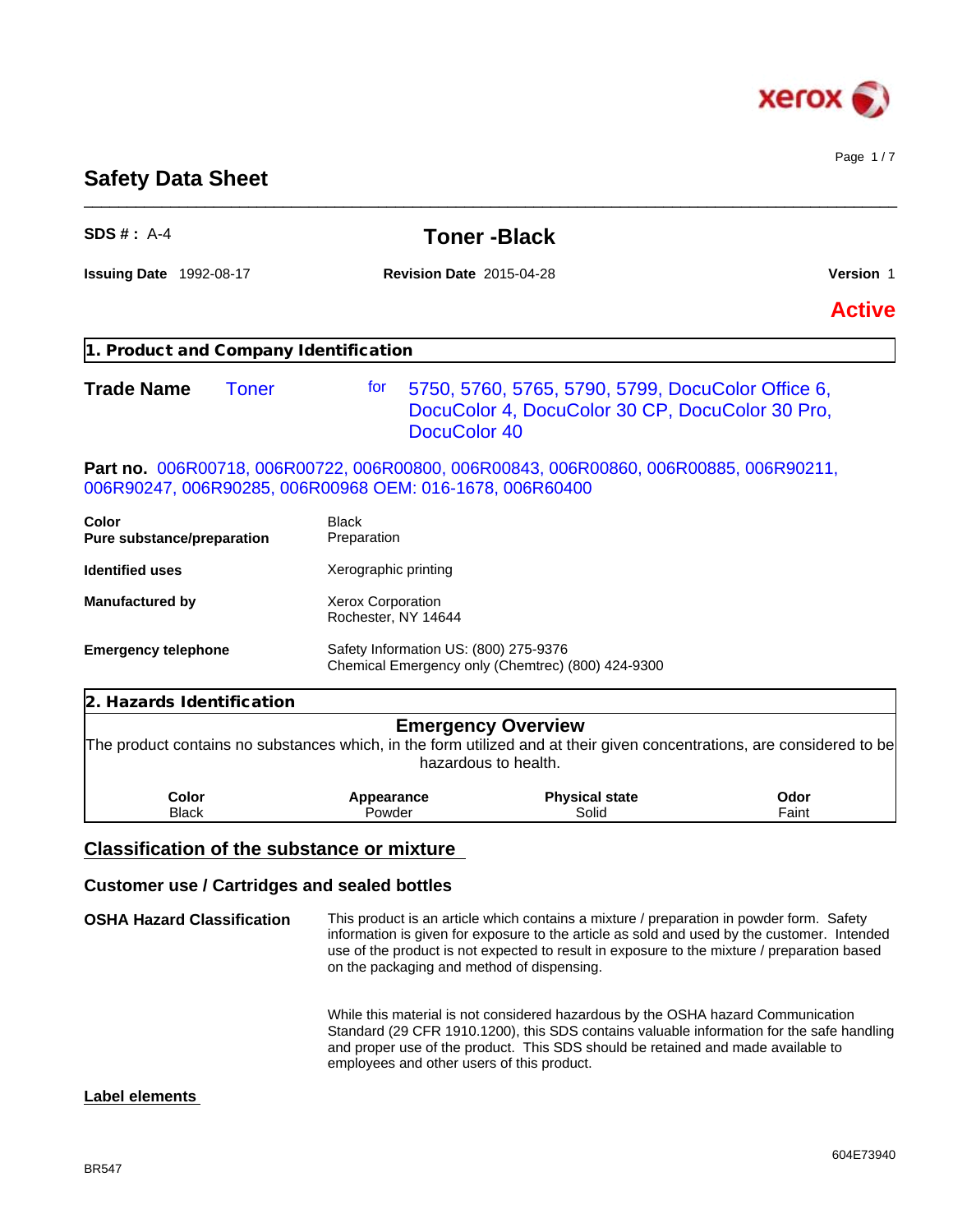

# \_\_\_\_\_\_\_\_\_\_\_\_\_\_\_\_\_\_\_\_\_\_\_\_\_\_\_\_\_\_\_\_\_\_\_\_\_\_\_\_\_\_\_\_\_\_\_\_\_\_\_\_\_\_\_\_\_\_\_\_\_\_\_\_\_\_\_\_\_\_\_\_\_\_\_\_\_\_\_\_\_\_\_\_\_\_\_\_\_\_\_\_\_\_ **SDS # :** A-4 **Toner -Black** Page 2 / 7

**Signal Word** None **Hazard Statements** None required **Precautionary Statements** None required **Potential Health Effects Principle Routes of Exposure** Inhalation **Acute toxicity Eyes** No known effect **Skin** No known effect **Inhalation** No known effect<br> **Ingestion** No known effect **No known effect Chronic effects Main symptoms Overexposure may cause:** mild respiratory irritation similar to nuisance dust. **Aggravated medical conditions** None under normal use conditions The environmental impact of this product has not been fully investigated. However, this preparation is not expected to present significant adverse environmental effects.

# 3. Composition/Information on Ingredients

| <b>Chemical Name</b> | <b>CAS-No</b> | Weight % |
|----------------------|---------------|----------|
| Polyester            | 128781-91-9   | > 90     |
| Carbon Black         | 1333-86-4     | ∠∹       |
| Titanium dioxide     | 13463-67-7    |          |

| For external use only. When symptoms persist or in all cases of doubt seek medical advice.<br>Show this material safety data sheet to the doctor in attendance. |
|-----------------------------------------------------------------------------------------------------------------------------------------------------------------|
| Immediately flush with plenty of water. After initial flushing, remove any contact lenses and<br>continue flushing for at least 15 minutes                      |
| Wash skin with soap and water                                                                                                                                   |
| Move to fresh air                                                                                                                                               |
| Rinse mouth with water and afterwards drink plenty of water or milk                                                                                             |
| Treat symptomatically                                                                                                                                           |
| No special protective equipment required                                                                                                                        |
|                                                                                                                                                                 |

# 5. Fire-Fighting Measures

| <b>Flammable properties</b>    | Not flammable. Will not readily ignite                            |
|--------------------------------|-------------------------------------------------------------------|
| <b>Flash point</b>             | Not applicable                                                    |
| Suitable extinguishing media   | Use water spray or fog; do not use straight streams, Foam         |
| Unsuitable extinguishing media | Do not use a solid water stream as it may scatter and spread fire |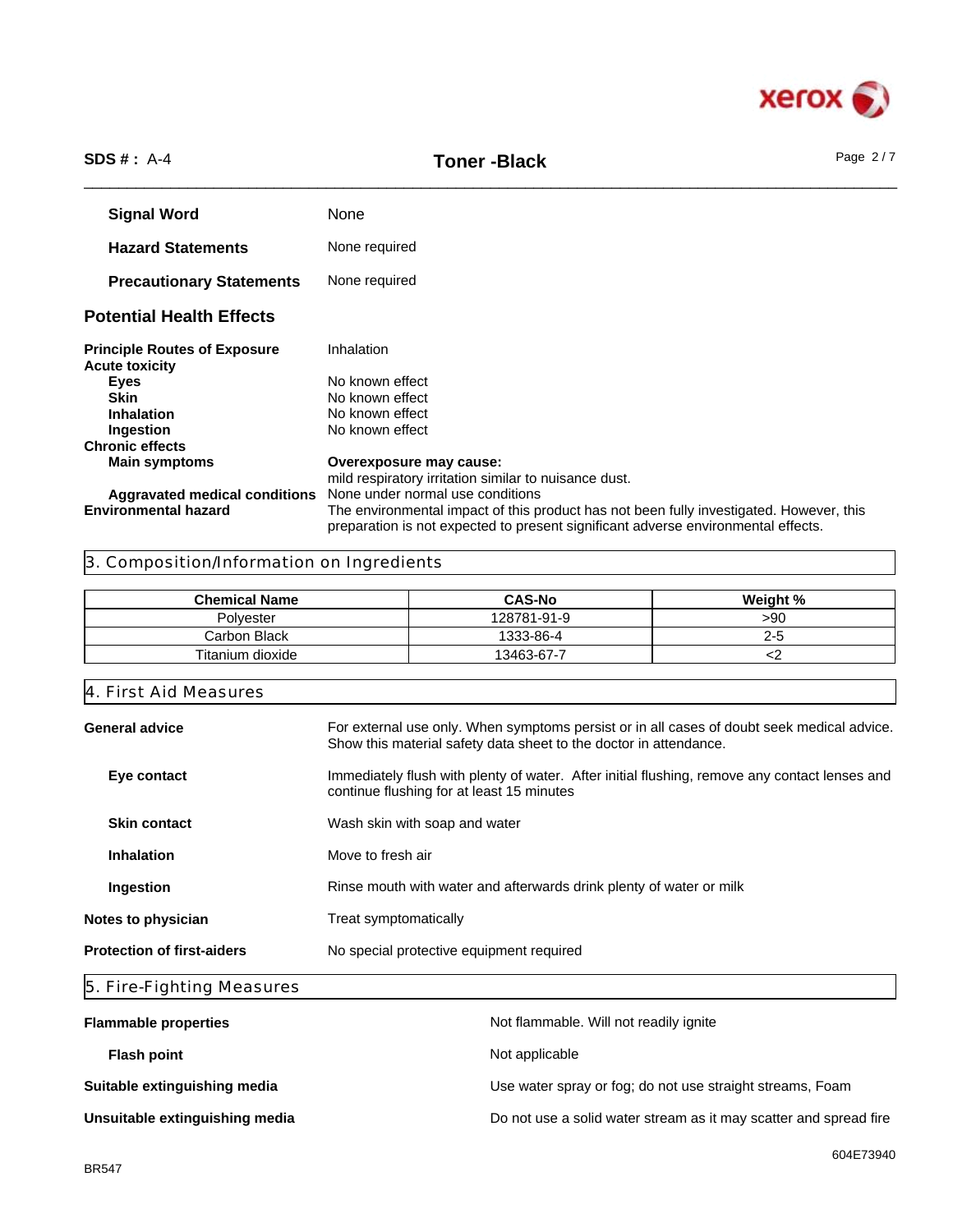

\_\_\_\_\_\_\_\_\_\_\_\_\_\_\_\_\_\_\_\_\_\_\_\_\_\_\_\_\_\_\_\_\_\_\_\_\_\_\_\_\_\_\_\_\_\_\_\_\_\_\_\_\_\_\_\_\_\_\_\_\_\_\_\_\_\_\_\_\_\_\_\_\_\_\_\_\_\_\_\_\_\_\_\_\_\_\_\_\_\_\_\_\_\_ **SDS # :** A-4 **Toner -Black** Page 3 / 7

# **Specific hazards arising from the chemical**

**Explosion Data Sensitivity to Mechanical Impact <br>
Sensitivity to Static Discharge Sensitive Sensitive Sensitivity to Static Discharge Sensitive Sensitive Sensitive** 

**Hazardous combustion products** Hazardous decomposition products due to incomplete combustion, Carbon oxides, Nitrogen oxides (NOx)

> Fine dust dispersed in air, in sufficient concentrations, and in the presence of an ignition source is a potential dust explosion hazard

#### **Protective Equipment and Precautions for Firefighters**

In the event of fire and/or explosion do not breathe fumes. Wear fire/flame resistant/retardant clothing. Use self-contained pressure-demand breathing apparatus if needed to prevent exposure to smoke or airborne toxins.

| Avoid breathing dust<br>No special environmental precautions required<br>Prevent dust cloud                                                                                  |
|------------------------------------------------------------------------------------------------------------------------------------------------------------------------------|
|                                                                                                                                                                              |
|                                                                                                                                                                              |
|                                                                                                                                                                              |
| Prevent dust cloud. Sweep up or vacuum up spillage and collect in suitable container for<br>disposal. Use non-sparking tools and equipment.                                  |
| The environmental impact of this product has not been fully investigated. However, this<br>preparation is not expected to present significant adverse environmental effects. |
|                                                                                                                                                                              |
| Handle in accordance with good industrial hygiene and safety practice<br>Avoid dust accumulation in enclosed space<br>Prevent dust cloud                                     |
| Keep container tightly closed in a dry and well-ventilated place<br>Store at room temperature                                                                                |
| None under normal use condtions                                                                                                                                              |
| 8. Exposure Controls/Personal Protection                                                                                                                                     |

# **Exposure guidelines Product information**

| <b>ACGIH TLV TWA</b>        | 10 mg/m <sup>3</sup> (inhalable particles) |
|-----------------------------|--------------------------------------------|
| <b>ACGIH TLV TWA</b>        | $3$ mg/m <sup>3</sup> (respirable dust)    |
| <b>OSHA PEL TWA</b>         | 15 mg/m <sup>3</sup> (total dust)          |
| <b>OSHA PEL TWA</b>         | $5 \text{ mg/m}^3$ (respirable dust)       |
| <b>Xerox Exposure Limit</b> | $2.5 \text{ mg/m}^3$ (total dust)          |
| <b>Xerox Exposure Limit</b> | 0.4 mg/m <sup>3</sup> (respirable dust)    |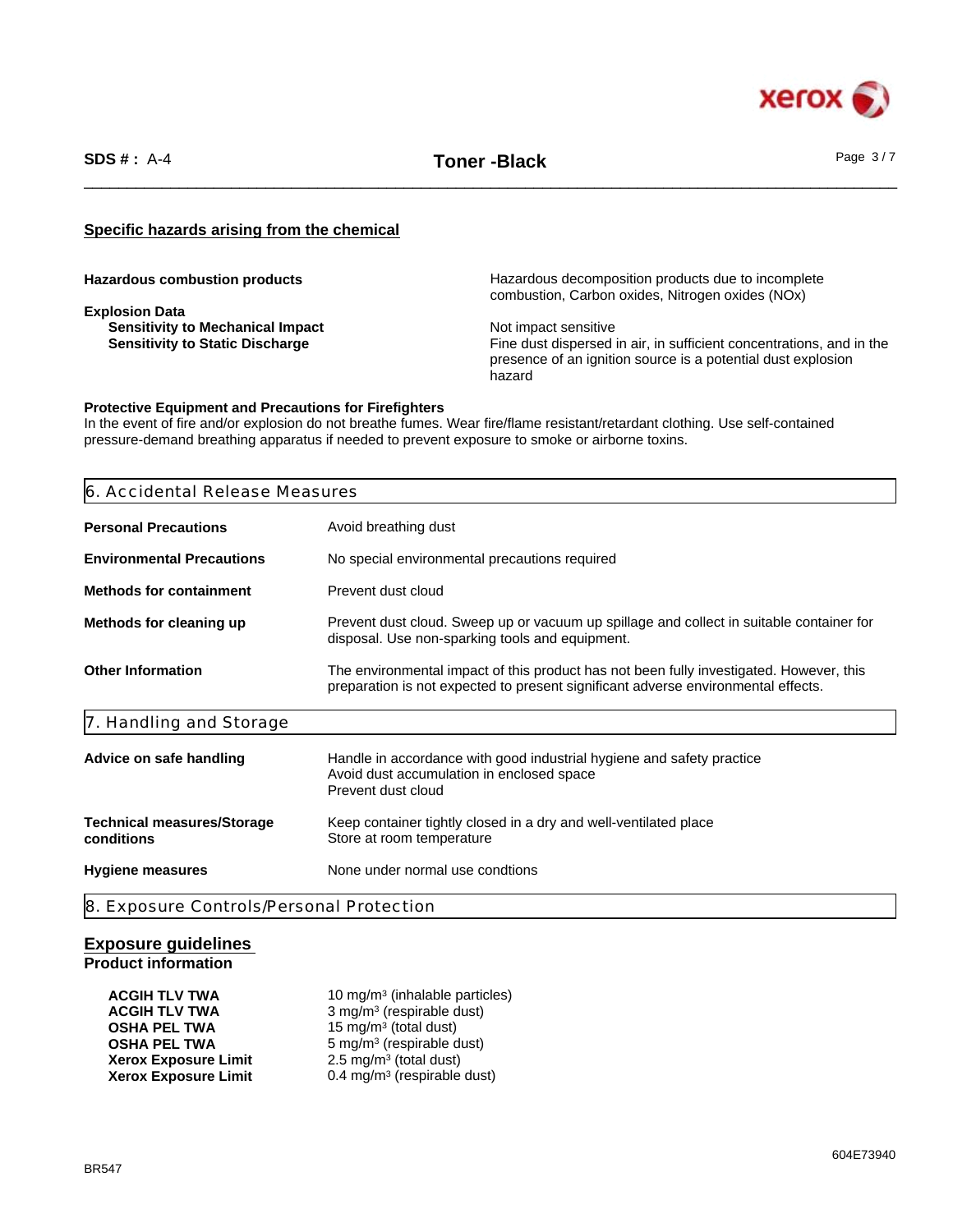\_\_\_\_\_\_\_\_\_\_\_\_\_\_\_\_\_\_\_\_\_\_\_\_\_\_\_\_\_\_\_\_\_\_\_\_\_\_\_\_\_\_\_\_\_\_\_\_\_\_\_\_\_\_\_\_\_\_\_\_\_\_\_\_\_\_\_\_\_\_\_\_\_\_\_\_\_\_\_\_\_\_\_\_\_\_\_\_\_\_\_\_\_\_ **SDS # :** A-4 **Toner -Black** Page 4 / 7

#### **Other Information**

The results obtained from a Xerox sponsored Chronic Toner Inhalation Study demonstrated no lung changes in rats for the lowest (1 mg/m<sup>3</sup> ) exposure level (the level most relevant to potential human exposure). A very slight degree of fibrosis was noted in 25% of animals at the middle (4mg/m<sup>3</sup>) exposure level, while a slight degree of fibrosis was noted in all the animals at the highest (16 mg/m<sup>3</sup> ) exposure level. These findings are attributed to "lung overloading", a generic response to excessive amounts of any dust retained in the lungs for a prolonged period. This study was conducted using a special test toner to comply with an EPA testing protocol.

# **Occupational Exposure Controls**

| <b>Engineering measures</b> | None under normal use conditions |  |
|-----------------------------|----------------------------------|--|
|-----------------------------|----------------------------------|--|

# **Personal Protective Equipment**

#### **Customer use / Cartridges and sealed bottles**

| <b>Respiratory protection</b> | No special protective equipment required |
|-------------------------------|------------------------------------------|
| <b>Eye/Face protection</b>    | No special protective equipment required |
| Skin and body protection      | No special protective equipment required |
| <b>Hand protection</b>        | No special protective equipment required |

# 9. Physical and Chemical Properties

| Appearance<br><b>Odor threshold</b><br>рH<br><b>Flash point</b> | Powder<br>Not applicable<br>Not applicable<br>Not applicable |                                              | Odor<br><b>Physical state</b><br>Color<br><b>Boiling</b><br>point/range | Faint<br>Solid<br><b>Black</b><br>Not applicable                                             |
|-----------------------------------------------------------------|--------------------------------------------------------------|----------------------------------------------|-------------------------------------------------------------------------|----------------------------------------------------------------------------------------------|
| <b>Softening point</b>                                          | 49 - 60 °C / 120 - 140 °F                                    |                                              | <b>Autoignition</b><br>temperature                                      | Not applicable                                                                               |
| <b>Flammability Limits in Air</b>                               |                                                              | Not applicable                               |                                                                         |                                                                                              |
| <b>Explosive properties</b>                                     |                                                              | source is a potential dust explosion hazard. |                                                                         | Fine dust dispersed in air, in sufficient concentrations, and in the presence of an ignition |
| Vapor pressure                                                  |                                                              | Not applicable                               |                                                                         |                                                                                              |
| Vapor density                                                   |                                                              | Not applicable                               |                                                                         |                                                                                              |
| <b>Water solubility</b>                                         |                                                              | Negligible                                   |                                                                         |                                                                                              |
| <b>Viscosity</b>                                                |                                                              | Not applicable                               |                                                                         |                                                                                              |
| <b>Partition coefficient</b>                                    |                                                              | Not applicable                               |                                                                         |                                                                                              |
| <b>Evaporation rate</b>                                         |                                                              | Not applicable                               |                                                                         |                                                                                              |
| <b>Melting point/range</b>                                      |                                                              | Not determined                               |                                                                         |                                                                                              |
| <b>Freezing point</b>                                           |                                                              | Not applicable                               |                                                                         |                                                                                              |
| <b>Decomposition temperature</b>                                |                                                              | Not determined                               |                                                                         |                                                                                              |
| <b>Specific gravity</b>                                         |                                                              |                                              |                                                                         |                                                                                              |

# 10. Stability and Reactivity

**Reactivity Reactivity No dangerous reaction known under conditions of normal use**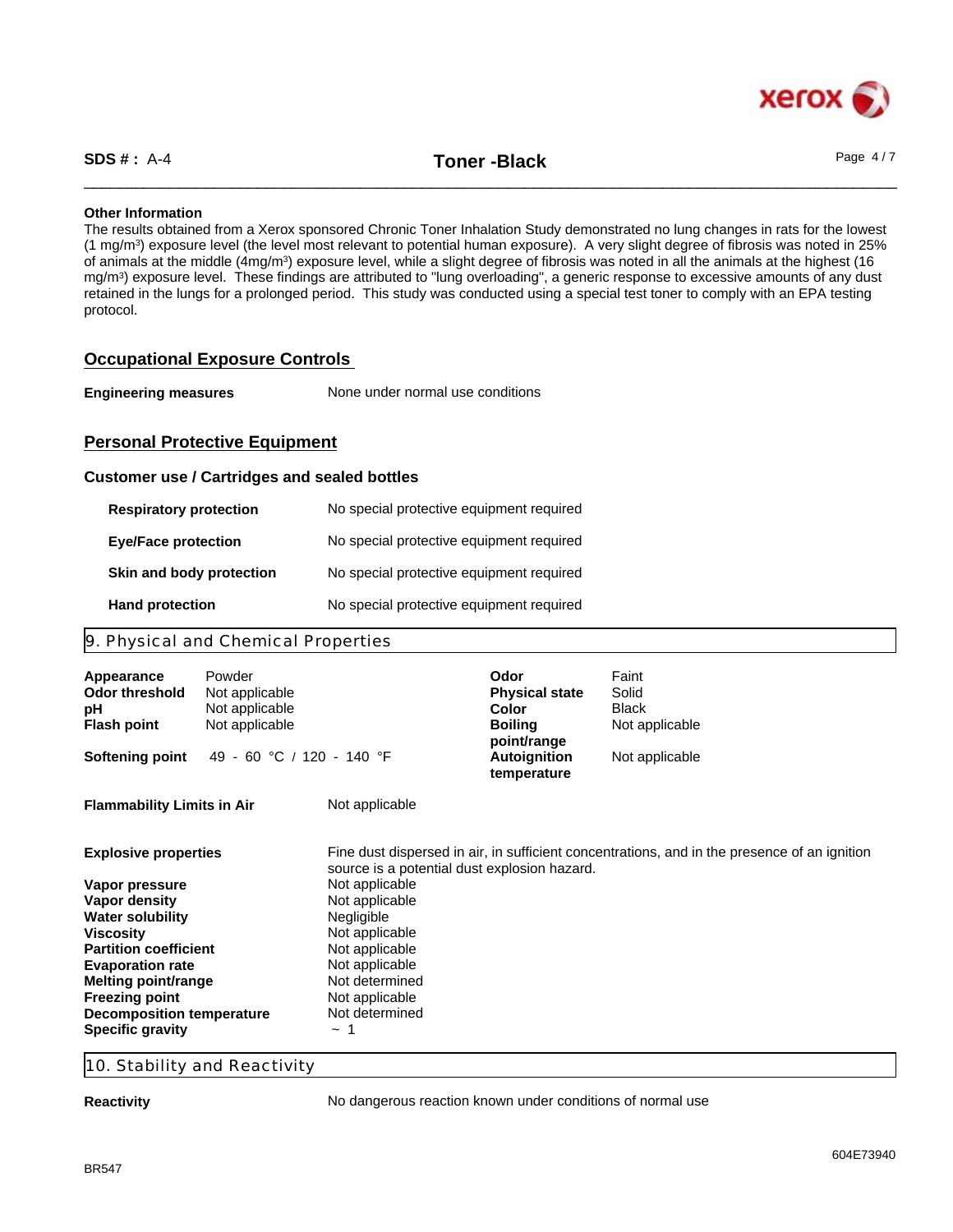

| $SDS #: A-4$                                           | <b>Toner-Black</b>                                                                                                                                                | Page $5/7$ |
|--------------------------------------------------------|-------------------------------------------------------------------------------------------------------------------------------------------------------------------|------------|
| <b>Stability</b>                                       | Stable under normal conditions                                                                                                                                    |            |
| Incompatible products                                  | None                                                                                                                                                              |            |
| <b>Conditions to Avoid</b>                             | Prevent dust cloud<br>Fine dust dispersed in air, in sufficient concentrations, and in the presence of an ignition<br>source is a potential dust explosion hazard |            |
| Hazardous Decomposition Products None under normal use |                                                                                                                                                                   |            |
| <b>Hazardous polymerization</b>                        | Hazardous polymerization does not occur                                                                                                                           |            |
| <b>Hazardous reactions</b>                             | None under normal processing                                                                                                                                      |            |
| 11. Toxicological Information                          |                                                                                                                                                                   |            |

The toxicity data noted below is based on the test results of similar reprographic materials.

Titanium dioxide 2B

#### **Acute toxicity**

| <b>Product information</b>                                     |                     |                                                                                      |            |
|----------------------------------------------------------------|---------------------|--------------------------------------------------------------------------------------|------------|
| <b>Irritation</b>                                              |                     | No skin irritation, No eye irritation                                                |            |
| LD50 Oral                                                      | $> 5$ g/kg (rat)    |                                                                                      |            |
| <b>LD50 Dermal</b>                                             | $> 5$ g/kg (rabbit) |                                                                                      |            |
| <b>LC50 Inhalation:</b>                                        |                     | $> 5$ mg/L (rat, 4 hr)                                                               |            |
| <b>Eyes</b>                                                    | No known effect     |                                                                                      |            |
| <b>Skin</b>                                                    | No known effect     |                                                                                      |            |
| <b>Inhalation</b>                                              | No known effect     |                                                                                      |            |
| Ingestion                                                      | No known effect     |                                                                                      |            |
| <b>Chronic toxicity</b>                                        |                     |                                                                                      |            |
| <b>Product information</b>                                     |                     |                                                                                      |            |
| <b>Chronic effects</b>                                         |                     | No known effects under normal use conditions                                         |            |
| <b>Main symptoms</b>                                           |                     | <b>Overexposure may cause:</b> mild respiratory irritation similar to nuisance dust. |            |
| Aggravated medical conditions None under normal use conditions |                     |                                                                                      |            |
| Carcinogenicity                                                |                     | See "Other Information" in this section.                                             |            |
| <b>Chemical Name</b>                                           |                     | <b>IARC</b>                                                                          | <b>NTP</b> |
| Carbon Black                                                   |                     | 2B                                                                                   |            |

#### **Other information**

The IARC (International Agency for Research on Cancer) has listed carbon black as "possibly carcinogenic to humans". The classification is based on studies evaluating pure, "free" carbon black. In contrast, toner is a formulation composed of specially prepared polymer and a small amount of carbon black (or other pigment). In the process of making toner, the small amount of carbon black becomes encapsulated within a matrix. Xerox has performed extensive testing of toner, including a chronic bioassay (test for potential carcinogenicity). Exposure to toner did not produce evidence of cancer in exposed animals. The results were submitted to regulatory agencies and published extensively.

The IARC (International Agency for Research on Cancer) has listed titanium dioxide as "possibly carcinogenic to humans". The classification is based on studies in rats using pure, unbound TiO2. Based on the review of available study results, when this product is used as intended, Xerox has concluded that the presence of titanium dioxide in this mixture does not present an increased risk of lung cancer or chronic respiratory disease.

**Other toxic effects Product information Sensitization**

No sensitization responses were observed **Mutagenic effects** Not mutagenic in AMES Test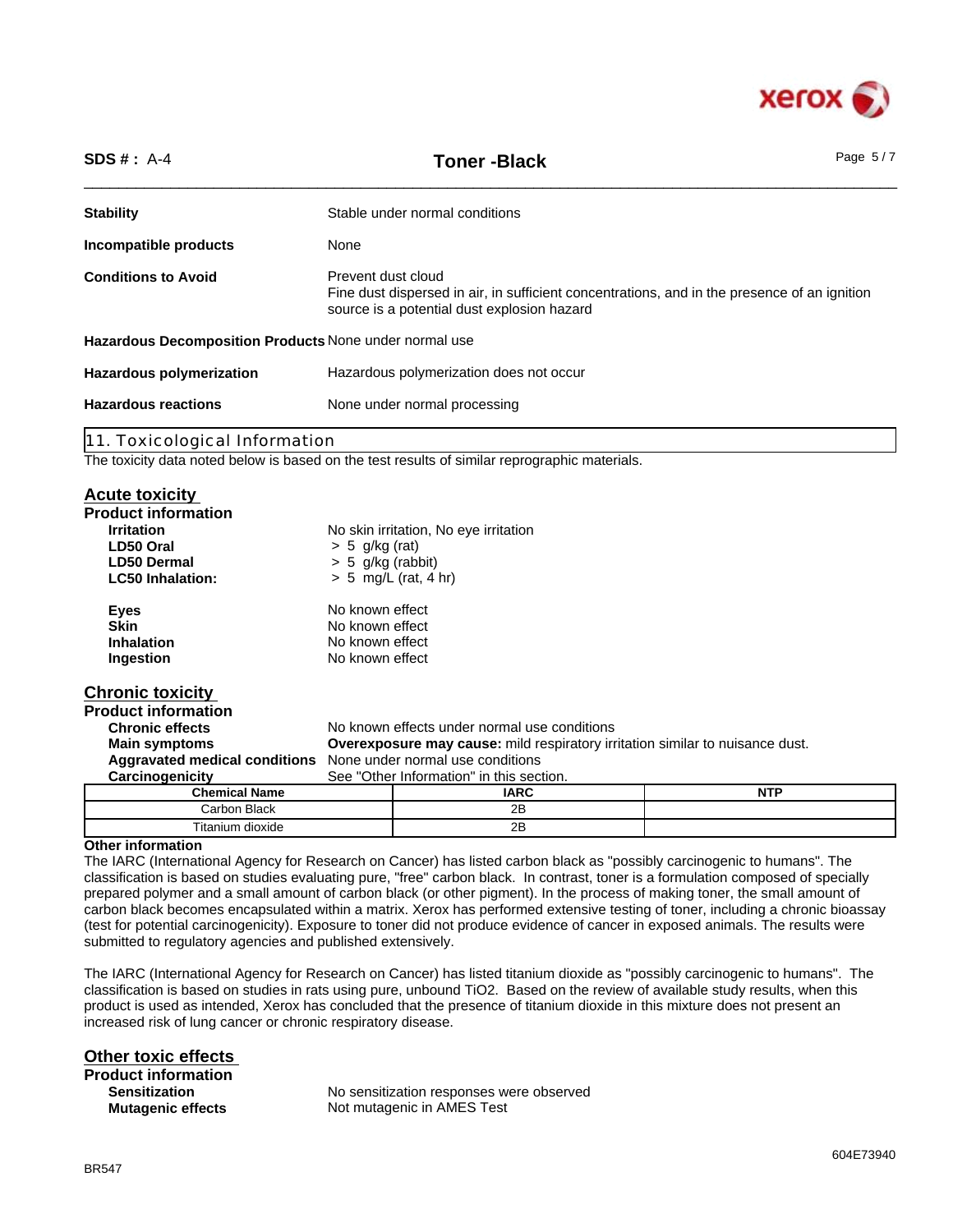

\_\_\_\_\_\_\_\_\_\_\_\_\_\_\_\_\_\_\_\_\_\_\_\_\_\_\_\_\_\_\_\_\_\_\_\_\_\_\_\_\_\_\_\_\_\_\_\_\_\_\_\_\_\_\_\_\_\_\_\_\_\_\_\_\_\_\_\_\_\_\_\_\_\_\_\_\_\_\_\_\_\_\_\_\_\_\_\_\_\_\_\_\_\_ **SDS # :** A-4 **Toner -Black** Page 6 / 7

**Target organ effects** None known **Other adverse effects** None known **Aspiration Hazard** Not applicable

|  | 12. Ecological Information |  |  |
|--|----------------------------|--|--|
|--|----------------------------|--|--|

#### **Ecotoxicity**

The environmental impact of this product has not been fully investigated. However, this preparation is not expected to present significant adverse environmental effects.

| 13. Disposal Considerations   |                                                                                                                                                                                                                                                                                                                                                                                                                                                                                                                                |
|-------------------------------|--------------------------------------------------------------------------------------------------------------------------------------------------------------------------------------------------------------------------------------------------------------------------------------------------------------------------------------------------------------------------------------------------------------------------------------------------------------------------------------------------------------------------------|
| <b>Waste Disposal Methods</b> | This material, as supplied, is not a hazardous waste according to Federal regulations (40<br>CFR 261). This material could become a hazardous waste if it is mixed with or otherwise<br>comes in contact with a hazardous waste, if chemical additions are made to this material, or<br>if the material is processed or otherwise altered. Consult 40 CFR 261 to determine whether<br>the altered material is a hazardous waste. Consult the appropriate state, regional, or local<br>regulations for additional requirements. |
| <b>Contaminated packaging</b> | Dispose of in accordance with local regulations.                                                                                                                                                                                                                                                                                                                                                                                                                                                                               |
| 14. Transport Information     |                                                                                                                                                                                                                                                                                                                                                                                                                                                                                                                                |
| <b>Note</b>                   | This material is not subject to regulation as a hazardous material for shipping.                                                                                                                                                                                                                                                                                                                                                                                                                                               |
|                               |                                                                                                                                                                                                                                                                                                                                                                                                                                                                                                                                |

# 15. Regulatory Information

#### **OSHA Regulatory Status**

This product is an article which contains a mixture / preparation in powder form. Safety information is given for exposure to the article as sold and used by the customer. Intended use of the product is not expected to result in exposure to the mixture / preparation based on the packaging and method of dispensing.

While this material is not considered hazardous by the OSHA hazard Communication Standard (29 CFR 1910.1200), this SDS contains valuable information for the safe handling and proper use of the product. This SDS should be retained and made available to employees and other users of this product.

# **International Inventories**

**TSCA** Complies<br> **DSL/NDSL** Complies **DSL/NDSL** 

#### **U.S. Federal Regulations SARA 313**

Section 313 of Title III of the Superfund Amendments and Reauthorization Act of 1986 (SARA). This product does not contain any chemicals which are subject to the reporting requirements of the Act and Title 40 of the Code of Federal Regulations, Part 372. **Clean Water Act**

This product is not regulated as a pollutant pursuant to the Clean Water Act (40 CFR 122.21 and 40 CFR 122.42).

**Clean Air Act, Section 112 Hazardous Air Pollutants (HAPs) (see 40 CFR 61)**

This product is not regulated as a hazardous air pollutant (HAPS) under Section 112 of the Clean Air Act Amendments of 1990.